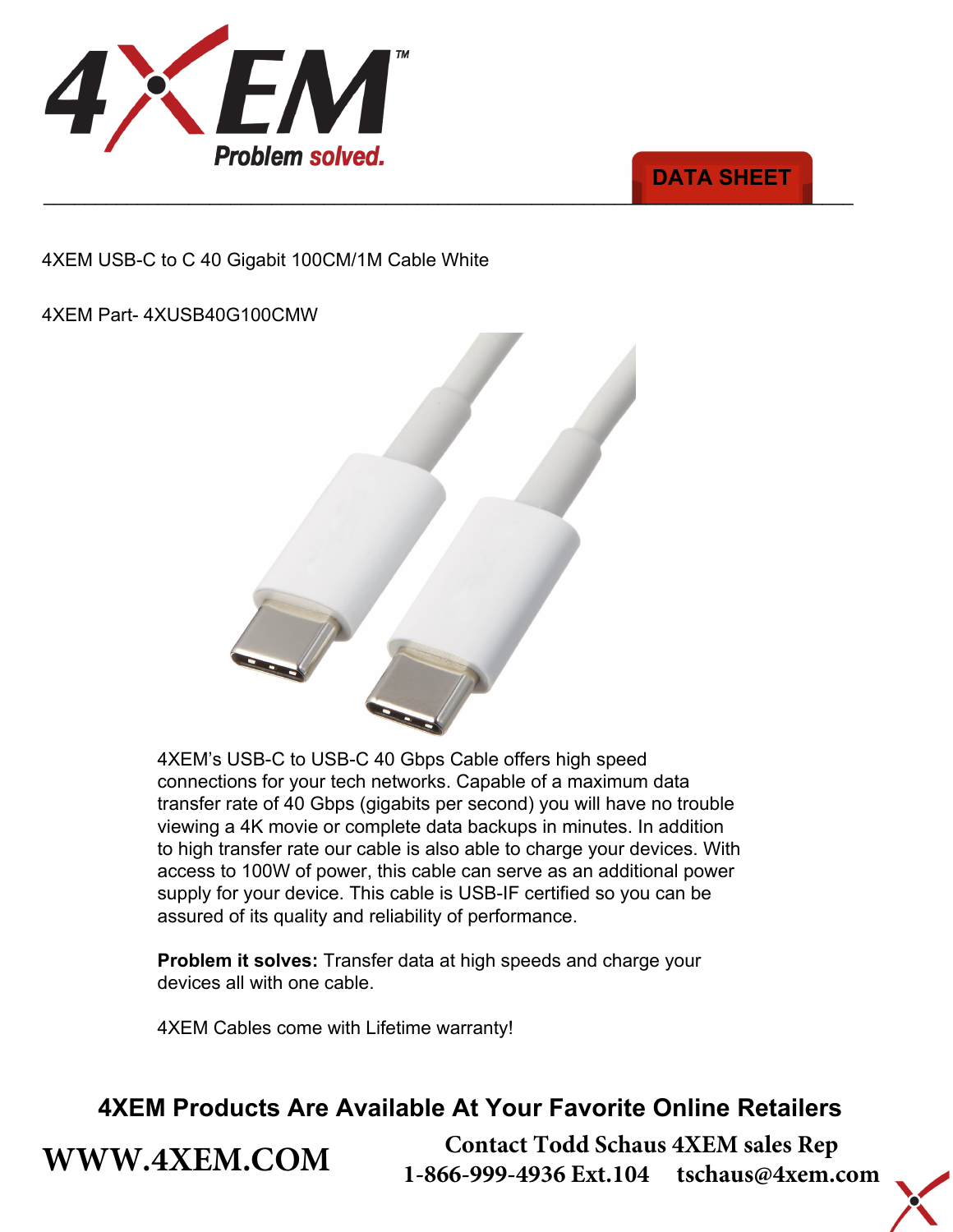

### \_\_\_\_\_\_\_\_\_\_\_\_\_\_\_\_\_\_\_\_\_\_\_\_\_\_\_\_\_\_\_\_\_\_\_\_\_\_\_\_\_\_\_\_\_\_\_\_\_\_\_\_\_\_\_\_\_\_\_\_\_\_\_\_\_\_\_\_\_\_\_\_\_\_\_\_\_\_ **DATA SHEET**

# **Features**

- Lifetime Warranty
- USB-C to USB-C connection
- 100 cm (1.00 m) cable length
- Maximum Data Transfer Rate of 40 Gbps—subject to change based on connection, hardware and data overhead

USB-C

- 100W Power Rating
- Colour: White
- USB-IF Certified

# **High Speed Data Transfer** and **Charging Capabilities**

### **Application**

- Home
- Connections
- Office
- Charging & Data **Transfer**



## **4XEM Products Are Available At Your Favorite Online Retailers**

**WWW.4XEM.COM** <sup>Contact Todd Schaus 4XEM sales Rep<br>1-866-999-4936 Ext.104 tschaus@4xem.com</sup> 1-866-999-4936 Ext.104